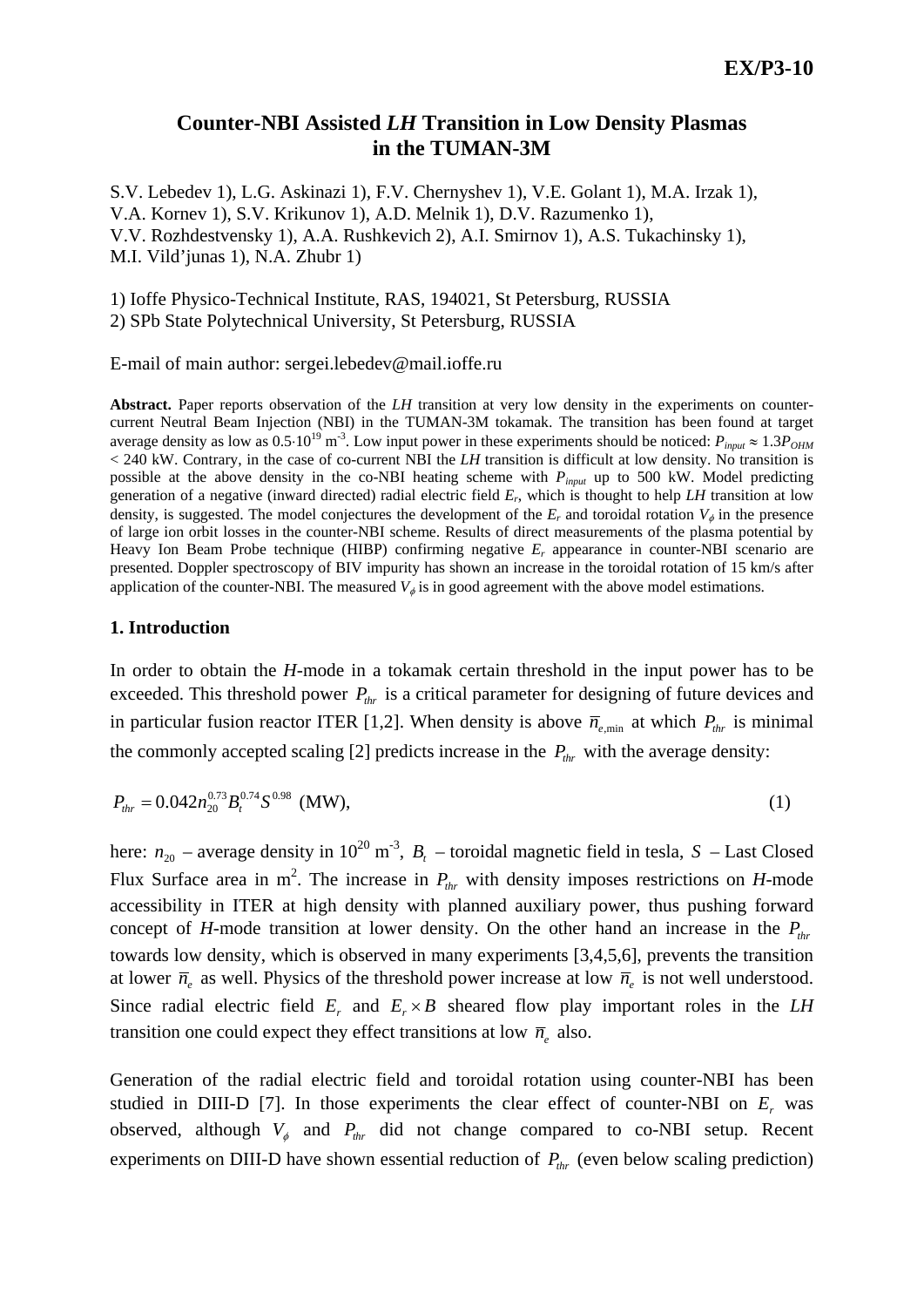with stepped lowering of co-injection torque [8]. Rotation driven by fast ions has been recently reconsidered theoretically [9].

Thus, the motivation of the presented study is to analyze role of the radial electric field and toroidal rotation produced by counter-NBI in the *LH* transitions at low density.

#### **2.** *H***-mode operational domain in the TUMAN-3M**

In the TUMAN-3M ( $R_0 = 0.53$  m,  $a_1 = 0.22$  m,  $B_T < 0.9$  T) the *H*-mode operational domain for typical scenarios of ohmic and co-current NBI heating [10,11] has a low density boundary of  $(1.2\div 1.4)\cdot 10^{19}$  m<sup>-3</sup>, as indicated by vertical solid line in FIG. 1. No transitions have been observed at densities below the boundary in these scenarios. Relatively high input power in the standard discharges should be noticed:  $P_{input}$  is by a factor of 5-15 higher than the threshold estimations from scaling [2].

In the very special cases of the *H*-modes produced with assistance of electrode bias or shallow pellet evaporation (squares and triangles on FIG. 1.), the transitions have been found at densities down to  $(0.6 \div 1.0) \cdot 10^{19}$  m<sup>-3</sup> [12]. According to the theory developed in [12] in the electrode and pellet assisted *H*-modes an artificial radial electric field could help transition at lower densities.

In the recent experiments on NB injection in the counter-current direction ( $B_T = 0.68$  T,  $I_p$  =140 kA,  $E_0$  = 20 keV) the *H*-mode transition at target density as low as 0.5⋅10<sup>19</sup> m<sup>-3</sup> has been found (stars in FIG. 1.). Typical example of the discharge with the transition is presented in Fig.2. The transition occurred shortly after counter-NBI switch-on and is definitively linked to NBI application. Density and  $D_{\alpha}$  traces in FIG. 2. indicate substantial increase in the particle confinement time. Two-fold increase in the energy confinement time was deduced from diamagnetic measurements. It is unlikely that the increase in the absorbed power  $\Delta P_{\text{abs}}$ causes the transition, since: (1) according to ASTRA transport simulations in the counter-NBI scenario  $\Delta P_{\text{abs}}(NBI)$  is small (< 20 kW  $\approx 10\%$  P<sub>OHM</sub>), (2) co-NBI does not trigger the transition at low  $\bar{n}_e$  even with  $\Delta P_{\text{abs}}(NBI) = 200 \text{ kW} \approx P_{\text{OHM}}$ . Thus, other reason allows the *LH* transitions at low density with counter-NB injection.



*FIG. 1. Input power as a function of average density at the LH transition time in various operational modes in TUMAN-3M. Vertical lines indicate density boundary for LH transitions: solid line – Ohmic and co-NBI plasmas, dotted line – counter-NBI heated plasmas.*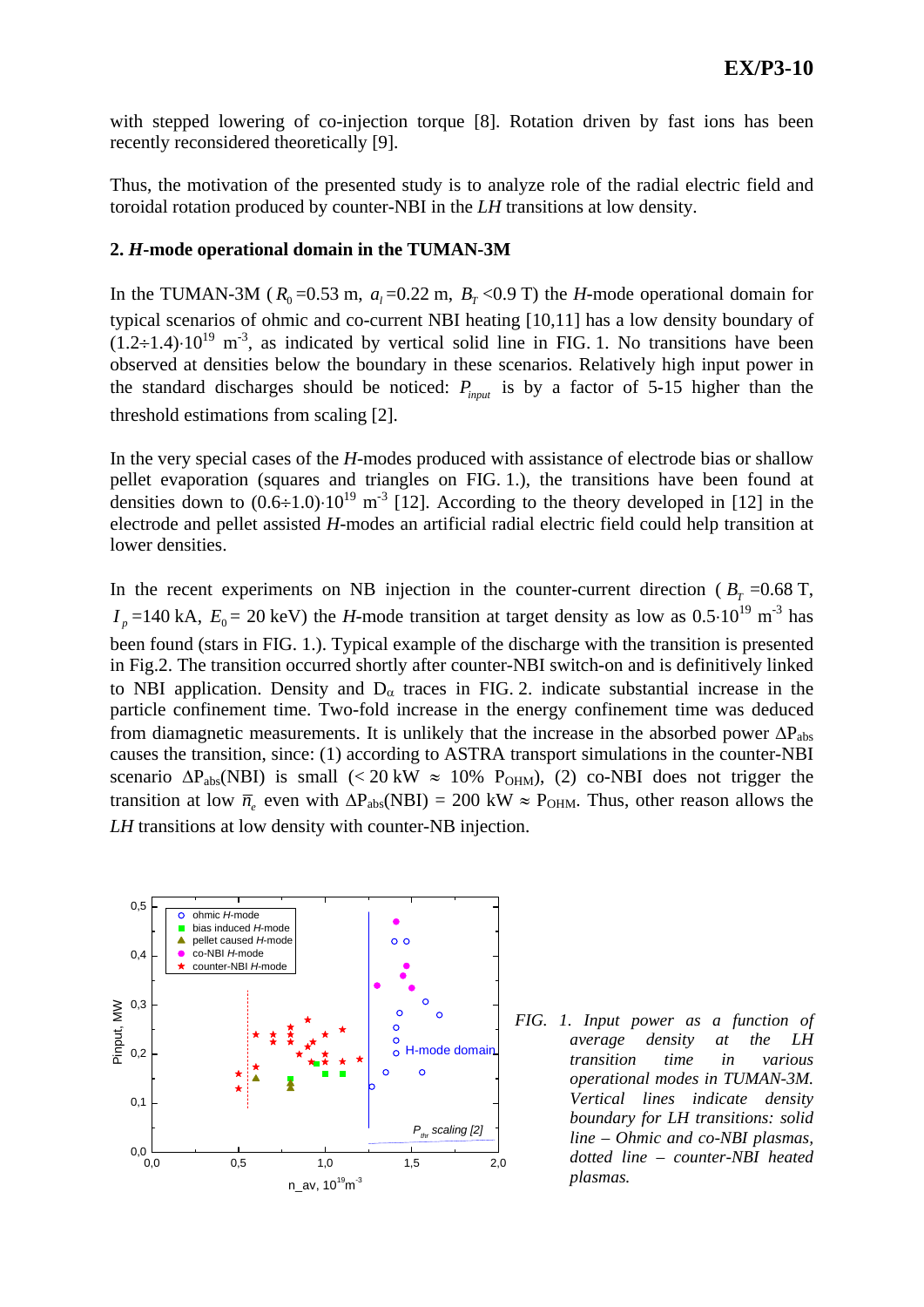

*FIG. 2. Example of the H-mode transition (shot #06061512) triggered by counter-NBI at density*  $0.8 \cdot 10^{19}$  *m*<sup>-3</sup>. Shot #06061517 – w/o *NBI. Top to bottom: loop voltage, plasma current, density, D*α *emission, soft X-ray radiation and ion source current (indicative of NBI duration).* 

#### **2. Measurements of plasma potential and toroidal rotation**

In order to get an idea on radial electric field evolution in the above scenario the Heavy Ion Beam Probe diagnostic was employed. HIBP setup was chosen to follow central plasma potential  $\Delta\Phi(0)$ . The potential drop of up to 400 V was found in the counter-NBI heating scheme, see FIG. 3. The measurement allows estimating  $E_r \approx \Delta \Phi/(a_1/2) \approx 4 \cdot 10^3$  V/m. The estimation gives lower value for  $E_r$ , based on assumption of uniform  $E_r$  distribution within outer half of minor radius. It should be mentioned that in the TUMAN-3M the *H*-mode



*FIG. 3. Evolution of plasma potential measured in the shots with low density LH transition in the presence of counter NBI (# 08012307) and w/o transition (# 08012308). Top to bottom: core potential, average density, ion source current, soft X-Ray radiation, D*<sup>α</sup> *emission.*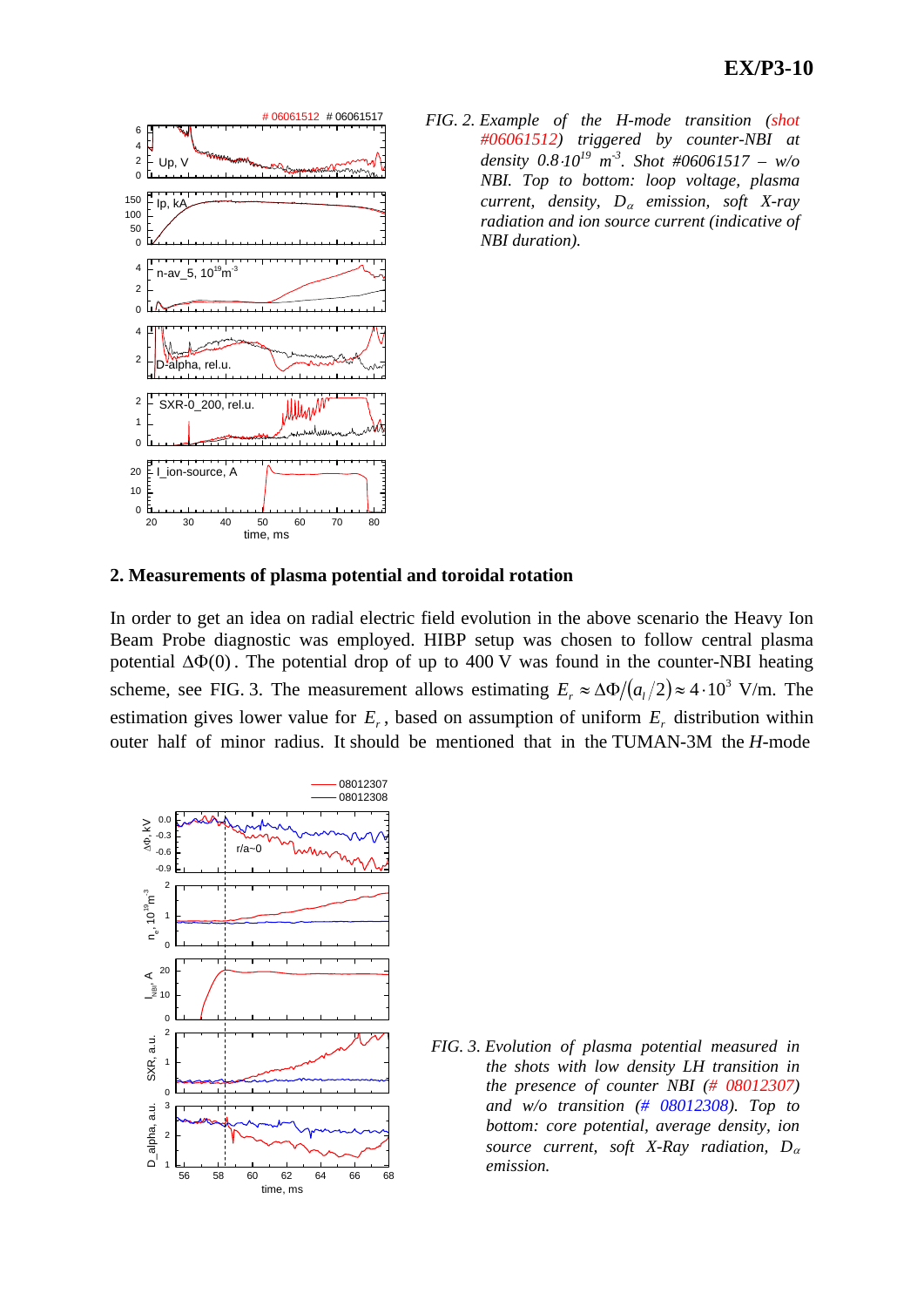

*FIG. 4. Evolution of plasma potential measured in the ohmic H-mode (red curve) and in the ohmic L-mode (blue curve). Top to bottom: core potential, average density, D*<sup>α</sup> *emission. Notice, the drop in the potential is lower than in counter NBI scenario, shown on Fig3.* 

transition itself (ohmic *H*-mode without influence of counter-NB injection) results in some drop in the potential. Example of the potential behavior during the ohmic *H*-mode transition is given in FIG. 4. Here, the potential drop is substantially lower: 200 V and, contrary to NBI case, appears with noticeable delay of approximately 8-10 ms. Difference in the  $\Delta\Phi(0)$ evolution in two scenarios suggest the direct effect of counter-NBI on the core plasma potential and possibly on the radial electric field.

Doppler spectroscopy was used for measurement of toroidal velocity  $V_{\phi}$  of Boron and Carbon impurity ions (BIV line:  $\lambda = 282.2$  nm and CIII line:  $\lambda = 464.7$  nm). According to our estimations maximum brightness of BIV is located at  $r = 0.6a$  and maximum brightness of CIII is nearby 0.9a. Thus, the measured shifts provide data on  $V_{\phi}$  in corresponding locations. Performed measurement has shown 15 km/s increase in the BIV torodal velocity in the counter-current direction following NBI application, see FIG. 5, and negligible effect on CIII toroidal velocity. The data might be considered as indication of bell-shaped radial distribution of toroidal velocity. If that's the case the central velocity of up to 30 km/s might be expected.



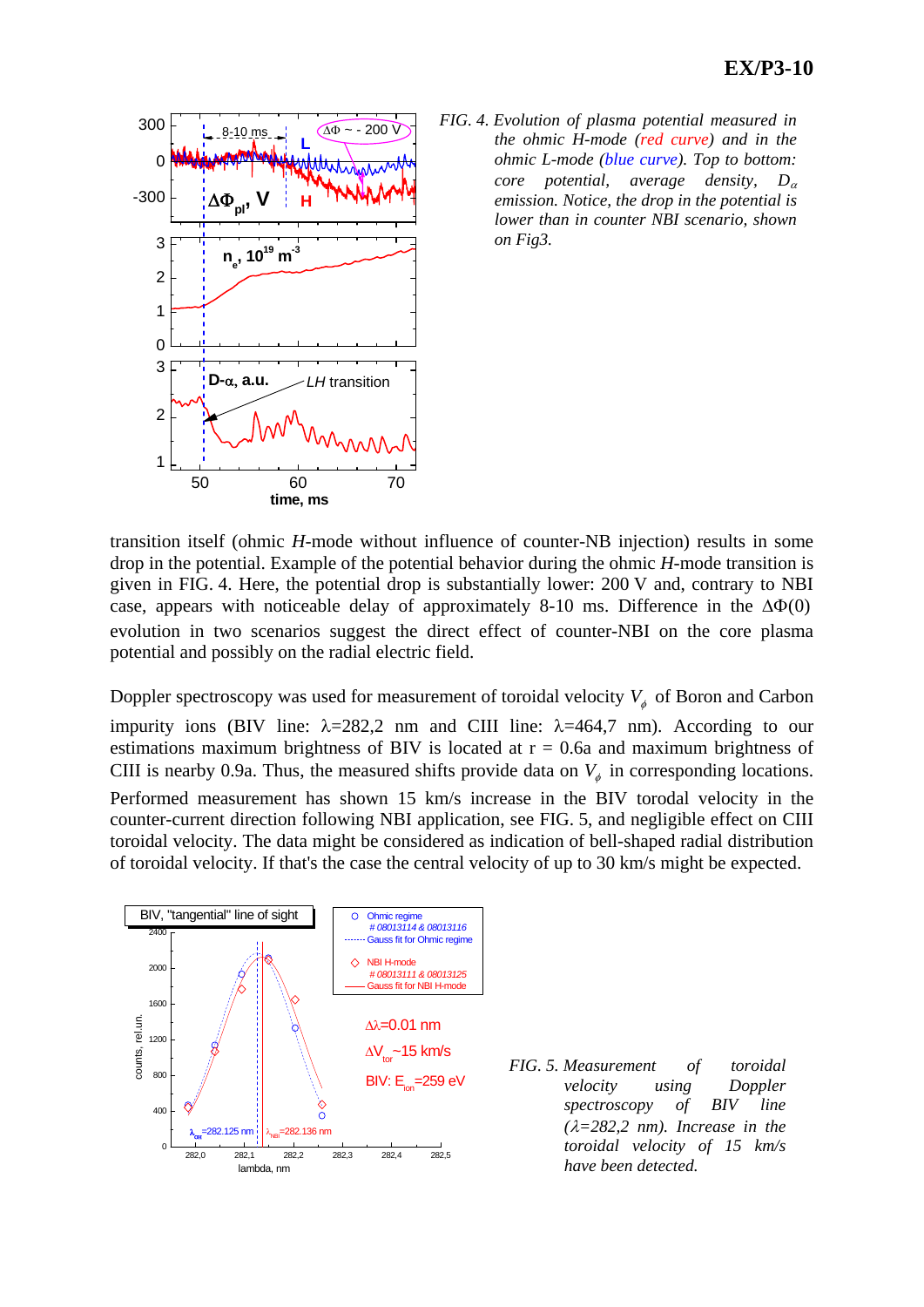### **3. Discussion**

Observations of plasma potential and toroidal rotation presented in the preceding section could be understood in the framework of the following model. Under the conditions of counter-NBI a large amount of fast ions is captured on unconfined orbits. Fast losses of the ions produce radial current, which in our case is estimated as ∼10 A. Quasineutrality condition requires fast ion radial current must be balanced by return current  $I_{ret}$  flowing in the opposite direction through the plasma.  $I_{ret}$  is carried by main ions and is equal to fast ion current. Ampere force  $I_{ret} \times B_{\theta}$  results in torque generation in the counter-current direction. The torque spins up toroidal rotation. Resulting toroidal rotation can be estimated using the following expression:

$$
\left[I_{\text{ret}} \times B_{\theta}\right] \cdot \delta r = \left(m_i \cdot n \cdot V_{\text{pl}} \cdot V_{\phi}\right) / \tau_{\phi},\tag{2}
$$

where  $\delta r = a - r_{FI}$ ,  $r_{FI}$  – average radius of capture points on unconfined orbits,  $V_{pl}$  – plasma volume,  $\tau_{\phi}$  – toroidal momentum confinement time.

Assuming  $\tau_{\phi} = \tau_E$  the estimation of toroidal rotation velocity  $V_{\phi} \approx 30$  km/s could be obtained. This value is in reasonable agreement with the Doppler spectroscopy data. Presuming Lorentz force  $V_{\phi} \times B_{\theta}$  is balanced by the radial electric field the estimation of  $E_{r}$  =  $-5.10<sup>3</sup>$  V/m is obtained. This quantity agrees well with  $E<sub>r</sub>$  obtained by HIBP measurement  $(4.10^3 \text{ V/m}).$ 

Thus, the model predicts that the large losses of fast ions produce substantial plasma rotation in the counter-current direction (in our geometry counter-current direction corresponds to co-NBI direction) and negative radial electric field. Toroidal rotation and radial field facilitate *LH* transition at low density.

### **4. Summary**

*LH* transitions at very low density (down to  $0.5 \cdot 10^{19}$  m<sup>-3</sup>) in the counter-NBI experiment have been observed. According to the suggested model the large fast ion losses in this scenario cause substantial toroidal rotation and radial electric field which are thought to help *LH* transition. Measured rotation velocity and plasma potential are in agreement with the model predictions.

### **Acknowledgements**

The work was supported by Federal Agency for Science and Innovations MES RF: State Contracts # 02.518.11.7023 & 02.516.12.0011 and by Russian Foundation for Basic Research: Grants # 07-02-01311 & 07-02-00276.

## **References**

- [1] ITER Physics Expert Groups, in "ITER Physics Basis, Chapter 2", NF, 39(1999), 2175
- [2] E.J.Doyle, et al, in "Progress in ITER Physics Basis", NF, 47(2007), S18
- [3] F. Wagner, et al, PRL, 49(1982), 1408